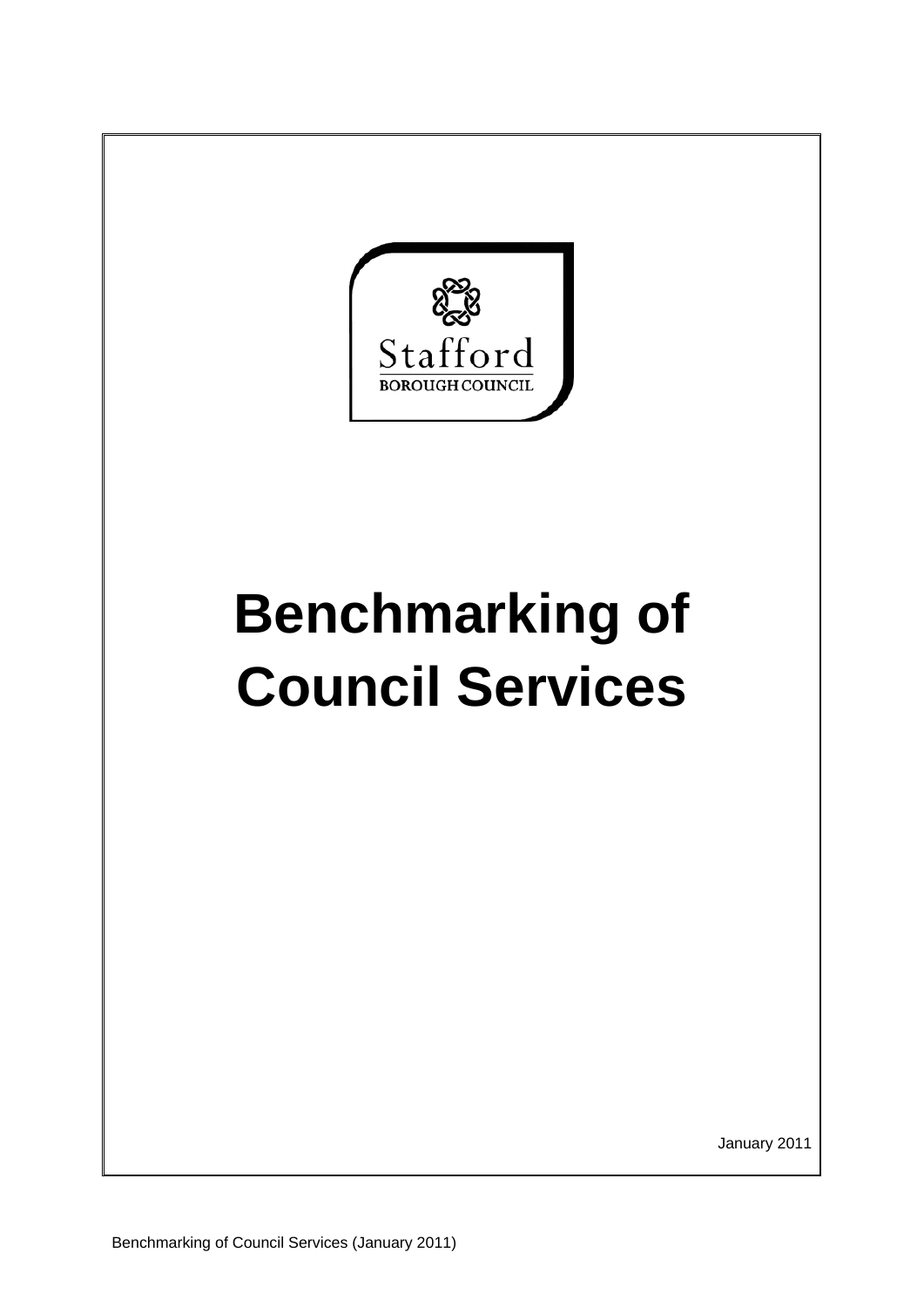## **Introduction**

At the commencement of 2010 CIPFA was contracted by the Borough Council to undertake benchmarking research in connection with a wide range of Borough Council services. The data used for the research was for the year 2008/09. The Authority will be able to update the initial findings using data from 2009/10 towards the end of the current calendar year.

From the CIPFA findings it has been possible to classify the various services of the Borough Council into a matrix using axis of low to high cost and low to high performance. The resultant matrix is attached as an Appendix to this report. A number of Borough Council services, in particular support services, were not included in the CIPFA Benchmarking Report. Where benchmarking from another source was available for these services they have been included and that source indicated on the matrix.

It should be noted that in connection with Human Resources, whilst this is categorised as a high cost service in the CIPFA funding it does not take into consideration expenditure as a result of providing shared services for another authority. Stripping this expenditure out of the equation, Human Resources is a low cost service.

In addition since the CIPFA Report was submitted additional data would indicate an improvement in certain areas of activity such as the Council Tax and Housing Benefits Service where performance has increased as a result of measures undertaken towards the end of 2009 and the Development Control Service where an Action Plan is being implemented and has resulted in improved performance. Further 'lean thinking' transformation work is also being undertaken in this area.

## **General Conclusion**

The general conclusion of the CIPFA Report is as follows:-

- Per Capita the Authority is under funded by Government grant support
- The Borough Council is generally a low cost Authority
- The Council provides average performance across services (whilst the matrix indicates the various services in each segment it does not indicate the position within the segment ie how close they are to being in another segment)
- There is a high degree of satisfaction in connection with Borough Council services

This exercise will be updated on an annual basis.